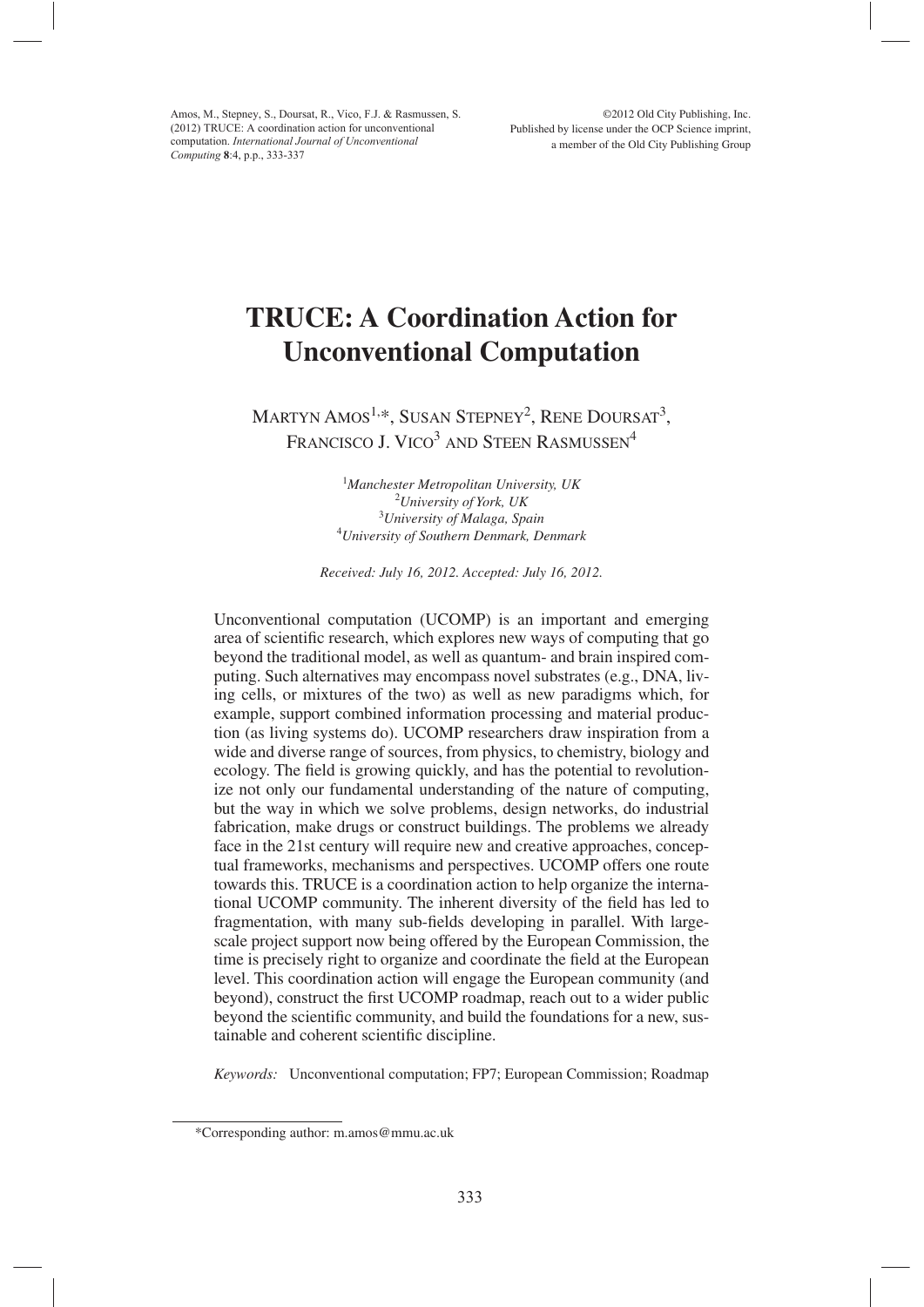### **1. INTRODUCTION**

The field of *unconventional computation*<sup>1</sup> (otherwise known as *non-standard/ non-classical* computation) is growing rapidly, with dedicated funding programmes, conferences and journals. Although there exists a significant body of interested parties in Europe, we currently lack an over-arching organizational structure within which to coordinate, nurture and develop activities in this area. This deficit is precisely addressed by the TRUCE project (Training and Research in Unconventional Computation in Europe), which will provide an "umbrella organization" to coordinate and foster unconventional computation research in Europe (and beyond).

The objectives of TRUCE are to (1) Formulate, develop and maintain a European vision and strategy for UCOMP; (2) Identify areas of importance in UCOMP, and help to focus research in these areas; (3) Provide a framework for the discussion and resolution of current issues in UCOMP; (4) Facilitate improvement in the quality, profile and applicability of European UCOMP research; (5) Encourage and support the involvement of students and early career researchers in UCOMP; (6) Facilitate industrial involvement with UCOMP.

In order to achieve these objectives, TRUCE will: (1) Establish a roadmap document, describing the background, strategic objectives and future directions for European UCOMP research; (2) Provide support for innovative, high quality meetings and exchanges to support trans-national and inter-disciplinary links; (3) Offer training in UCOMP to students and early career researchers, through exchange visits and summer schools; (4) Establish highquality channels of communication, including a dedicated website, newsletter and online networking facilities; (5) Encourage industrial engagement with UCOMP, by supporting exploratory/development meetings, and championing technology transfer.

As a community, we are approaching a *gateway event*, a transition which "...produces a profound and fundamental change to the system: once through the gateway, life is never the same again. We are currently poised on the threshold of a significant gateway event in computation: that of breaking free from many of our current *classical* computational assumptions. Our Grand Challenge for computer science is to journey through the gateway event obtained by breaking our current classical computational assumptions, and thereby develop a mature science of Non-Classical Computation."<sup>2</sup>

<sup>&</sup>lt;sup>1</sup> European Commission Unconventional Computation: http://cordis.europa.eu/fp7/ict/fetproactive/ucomp\_en.html

<sup>&</sup>lt;sup>2</sup>S Stepney, SL Braunstein, JA Clark, A Tyrrell, A Adamatzky, RE Smith, T Addis, CG Johnson, J Timmis, P Welch, R Milner, D Partridge. Journeys in Non-Classical Computation I: A Grand Challenge for computing research. *Int. J. Parallel, Emergent and Distributed Systems* **20**(1):5-19, 2005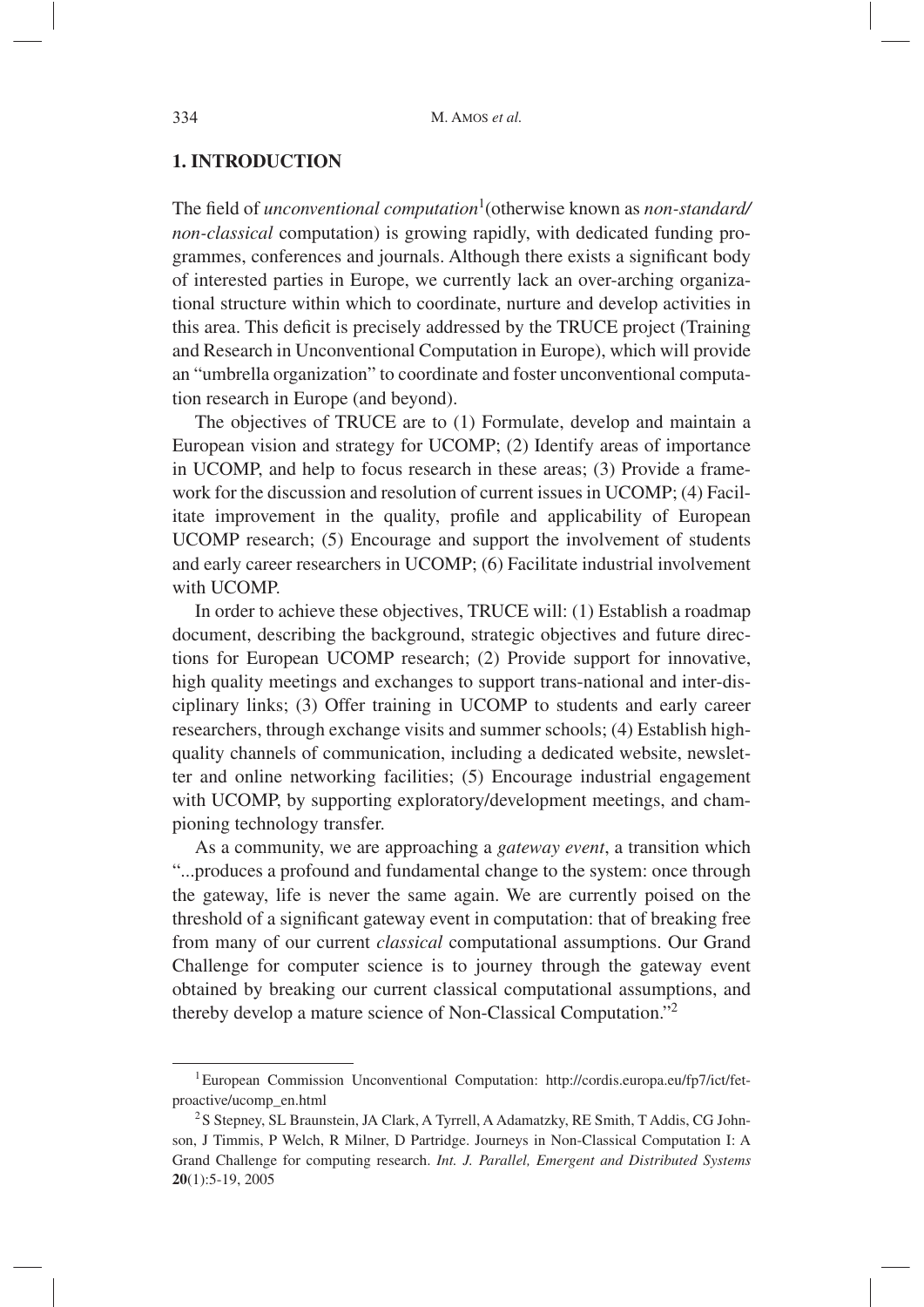#### **2. SCIENTIFIC FOCUS**

A key focus of the project will be to identify and clarify certain questions in various non-classical computational areas that need to be addressed in order to lay the groundwork for establishing the *new science of non-classical (i.e. unconventional) computation*:

**Hypercomputation :** How can new models of computation be abstracted from the underlying physics? How expressive can these models be? Are proposed models of computation implementable given the constraints of physics? Precisely what assumptions about the physical laws are being made? What other undiscovered assumptions underlie the Turing model?

**Bio-inspired Computing :** What are the underlying bio-computational mechanisms? What of these are contingent on the organism being an embodied carbon-based life form? Can they be extended to other, virtual life-forms, i.e. "life as it could be"? (the paradigm underpinning the field of artificial life). Are there general principles that can be abstracted to other situations? How can this abstraction and mapping be performed when the application domain is radically different from the biological one? Can this work help the biological research programme?

**Embodiment and** in materio **computing :** what are appropriate abstract models of classes of *in materio* computation? In other words, what kind of *in materio* computations have at least some degree of substrate-independence? (They might require some complex non-linear dynamical behaviour, but that kind of behaviour might be exhibited by many substrates; How many essentially different kinds of models are there? Do any provide universality? Do any provide the self-referentiality that allows meta-programming and Strange Loops? How expressive can these models be? Is *material* embodiment essential to ground the semantics of the system, or can virtual systems exhibit the same kind of properties?

**Growth and self assembly :** How can software systems be made rich enough so that new structures and behaviours, and new *kinds* of structures and behaviours, can "grow" naturally out of these systems? What are the mathematical techniques for modelling systems whose dimensionality changes and grows in essentially unpredictable (because contingent and emergent) ways as the system develops, where the dimensions are hybrid (a mix of discrete and continuous), and where new dimensions may be of new types?

**Programmability** : How can we program our novel computational devices? What are the languages and associated programming tools of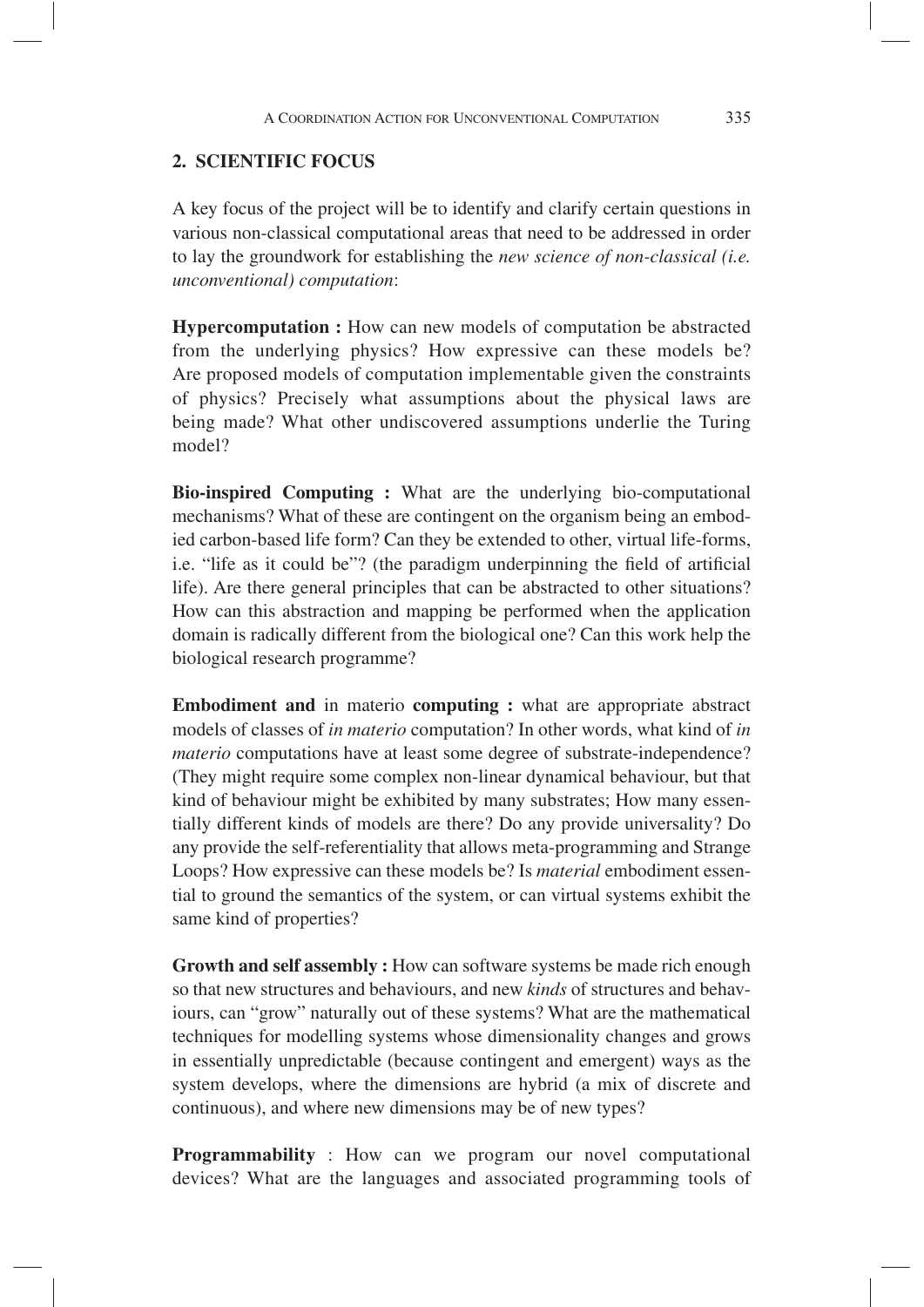non-classical computation? What are the underlying formalisms of nonclassical computational models? Are distinct formalisms required for different kinds of models, or can a unified approach that crosses different regimes be found?

There are additional areas that need to be included, and further questions that need to be posed, refined, and addressed. The aim of the project is to bring together people and enable them to start addressing these questions from a *unified* perspective (many are indeed working on these and related questions, but rarely from the perspective that is needed). Addressing such questions are major research activities: the project will enable initial collaborations to form, so that these researchers can prepare well-reasoned funding proposals for such activities.

#### **3. IMPLEMENTATION**

The project is managed by a scientific board, comprising the original coinvestigators, plus the coordinators of the funded UCOMP projects. The board is responsible for overall scientific direction, liaison with the European Commission and the International Advisory Board, and for developing an international dialogue around UCOMP, through an Outreach/Advocacy work-package. A novel aspect of this activity is a planned art/science exhibition, which will bring UCOMP-related work to a general audience. The scientific activities of TRUCE centre on a number of thematic areas, which we have identified as being of particular interest. Each area is led by a thematic champion, and these operate within a Community Building work-package, which aims to foster links between research areas, and with other global initiatives. All participants contribute to the construction of the Roadmap, which has a dedicated work-package. An Education work-package focusses on training needs, mainly through the provision of a summer school and online curricula, with the aim of building a *sustainable base* of trained UCOMP researchers (Fig. 1).

#### **4. OUTCOMES**

The outcomes/deliverables of TRUCE are expected to be (1) the scientific/ technological roadmap document; (2) a number of international workshops (either stand-alone or in association with major conferences); (3) an edited collection of articles describing the state-of-the-art; (4) a summer school; (5) a number of public outreach events, including the exhibition, and an event aimed specifically at young people.